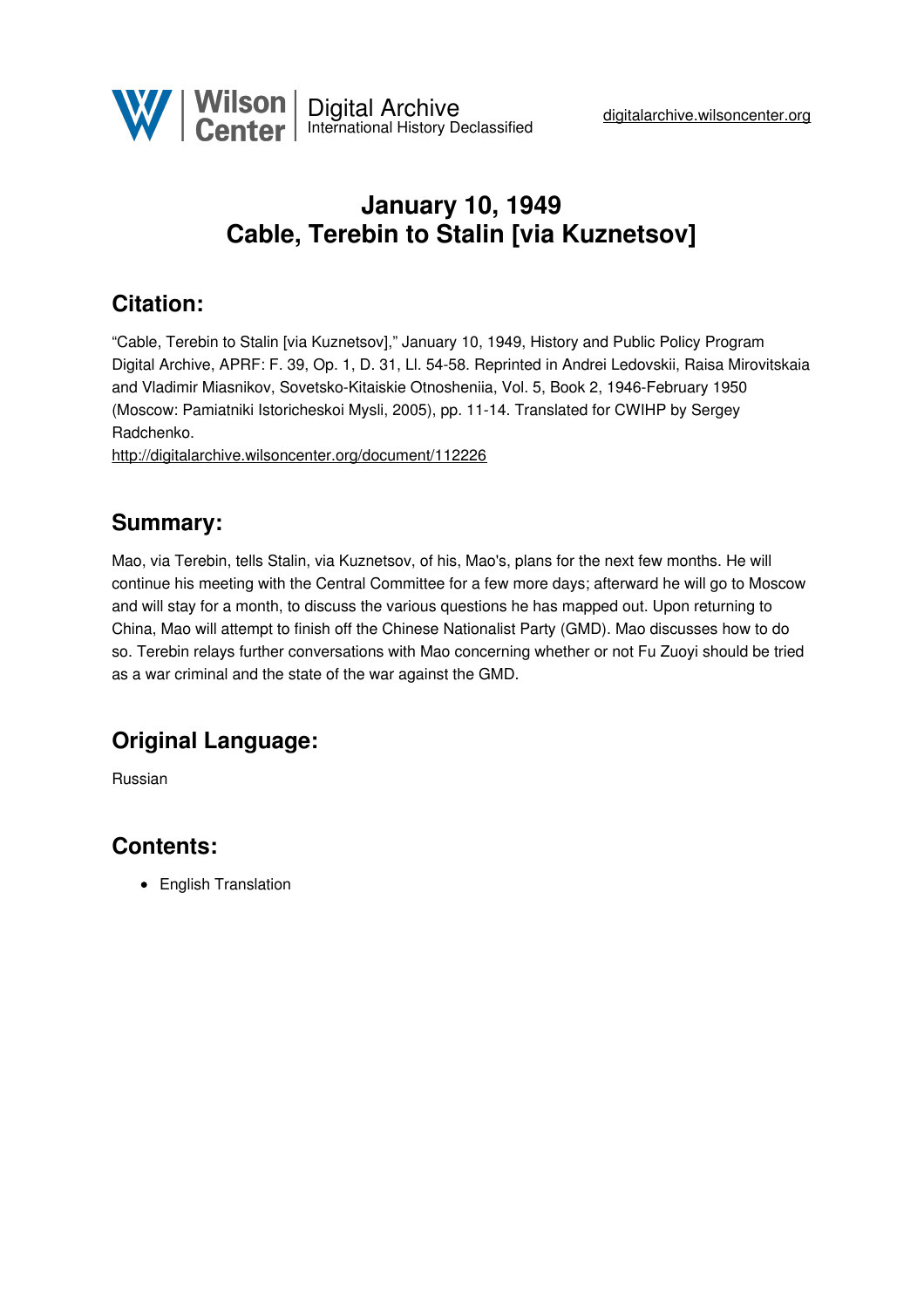To Com[rade] F. Kuznetsov

Transmitting in a brief form the main content of a conversation with Mao Zedong on 7 January 1949.

After conveying to him the content of [telegram] No. 0100, after reading the written translation, Mao Zedong said that our plan is as follows:

After taking Beiping [Beijing], to call the consultative meeting and then to create a coalition government. This can also be done after the taking of Nanjing, Wuhan, Shanghai and a number of other cities, in the fall or next winter.

Now my intentions are as follows: the meeting of the CC will last for another 3-4 days, after which on 20 January [I] want to go to Moscow so as to be there by the end of January.

[I] want to stay one month in Moscow, talk about many questions, including a common line in foreign policy, trade and others.

At the end of February [I] want to come back so as to conduct the second plenum of the CCP CC in March, and then in April conduct the consultative meeting, but it is better to rest for one month, to prepare well and to conduct it in May, thereafter creating a coalition government in the summer.

Perhaps it is better to do this also after taking Nanjing, Wuhan, Shanghai and other cities. We have confidence that in the fall or next winter we will be able to do this.

In this case the government of the GMD will be no more, it will be compelled to run away, [and] the capital will be ours. Then everyone will see that only our government exists in China, [and] it will be considerably more convenient in diplomatic terms for the USSR to be the first to recognize our government. But [we] will finalize all of this in Moscow.

If the GMD creates its own coalition government, we are not afraid. Probably this would be even better. None of the democratic politicians will go over to them. The GMD will lay down all of its cards and open them, as it did also in 1946-1947, when it twice created the national assembly.

We will keep our cards hidden, no one knows anything about them. [They] will speculate, make guesses about our undertakings, but will not know anything for certain. We will keep our weapons behind our backs.

Currently the democratic organizations and their leaders do not support the peaceful howl of Jiang Jieshi, they are standing on the sidelines and [are] keeping silent.

At the present time the majority of the democratic politicians are in our areas, they themselves want to be there, and [come] to us. Whereas before we invited many but they did not go, now after the victories of our armies, it is enough to give them the smallest hint, and they immediately come.

Now in Shanghai only three politicians of the democratic wing remain - Zhan Lan, Luo Longji and Huan Yanpei, the latter two also want to come, but we are not yet calling them.

Now many noted Guomindang politicians, including, and in particular, the intelligence operatives, are looking for contact with us.

[GMD General] Bai Chongxi was asking our people - what will be the orders of the CCP, I will carry them out now and with precision. He was given an oral hint to keep his forces in the area of Hankou and not to obstruct our future offensive.

The commander of the 8th A[rmy] G[roup?] [GMD General] Liu Ruming was also told, orally, to stay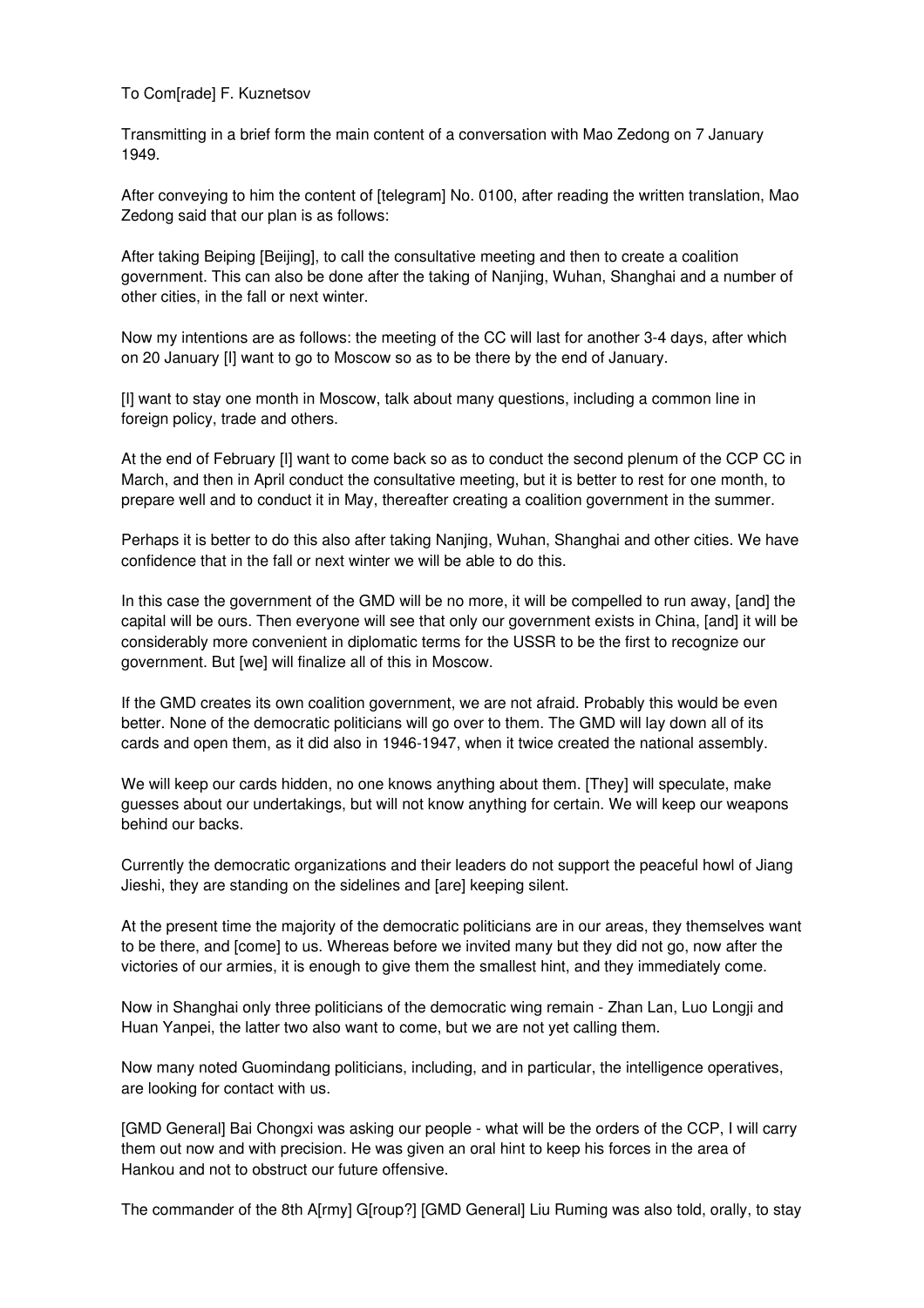in the place where the Guomindang ordered you [to be], and to allow our forces to pass during the offensive.

[GMD General] Tan [Tang] Enbo is looking for contact with us.

[GMD General] Zhong [Zheng?] Jiemin wants to establish contact with us.

Our radio station in the Xikang province did not transmit for a long time, but now the commander of the 24th army, Liu Wenkui [Wenhui], daily comes to our man and asks him if there are any instructions from the CCP.

[We] have contacts with many ships of the river fleet on the Yangzi R[iver]. During the offensive they will take our side (on Fu Zuoyi, see further and in more detail):

Many noted intelligence operatives, especially after the publication of the list of war criminals, are trying to save their lives, [and] pass to us valuable information.

The situation is such that if we now wanted to, and gave instructions, then there would be a massive uprising against the forces of Jiang Jieshi and their defection to our side. This is not profitable to us now. For in this case we would have too many forces of the GMD, and this is very worrisome. Especially that their commanders will want to occupy high positions, but they are not reliable.

Even the Americans are trying to establish contact with us, not even speaking of the fact that many American correspondents (and the English ones) in Hong Kong and [those who] came to us from Beiping [Beijing] asked us to allow them to come to the liberated areas just to take a look - we refuse everyone. But recently [US Ambassador John Leighton] Stuart, before bringing into Shanghai amphibious boats with US forces, sent his man to Hong Kong to our people.

This person, in words which could be understood as more than a hint, was in essence asking - will the CCP allow [them] to bring forces into Shanghai.

Our man refused to transmit an inquiry like this, replying that generally the CCP is on principle against the presence of foreign forces in China.

Mao Zedong was saying that now our forces are stronger than the forces of the GMD, especially the artillery.

Here I inserted, artillery is the god of war, as Comrade Stalin said. Mao Zedong immediately replied: we are learning from Comrade Stalin.

Once again returned to No. 0100. This is good that they are writing. It means, [they] care about us, want for us to form a government sooner. I will discuss this with the leaders - Zhou Enlai, Sif, Kutuz [nicknames, evidently referring to Liu Shaoqi and Zhu De] and Ren Bishi.

Talked about the aid to them from the USSR. Gave an example. [In] Manchuria the representative of the USSR fairly clearly hinted why don't you ask us to send you engineers and other workers for the railroads. As soon as [we] sent a telegram, people came. Probably they were already prepared. [They] think and care about us. (Here, I saw two new automobiles ZIS-150).

True, we rely on our own forces, but [we] need help and are grateful for it.

At the meeting I told everyone that [we should] trade with the USSR and the democratic countries. To sell to America, England and other countries only that which is not needed by the USSR.

About Fu Zuoyi (collected from the entire conversation in one place).